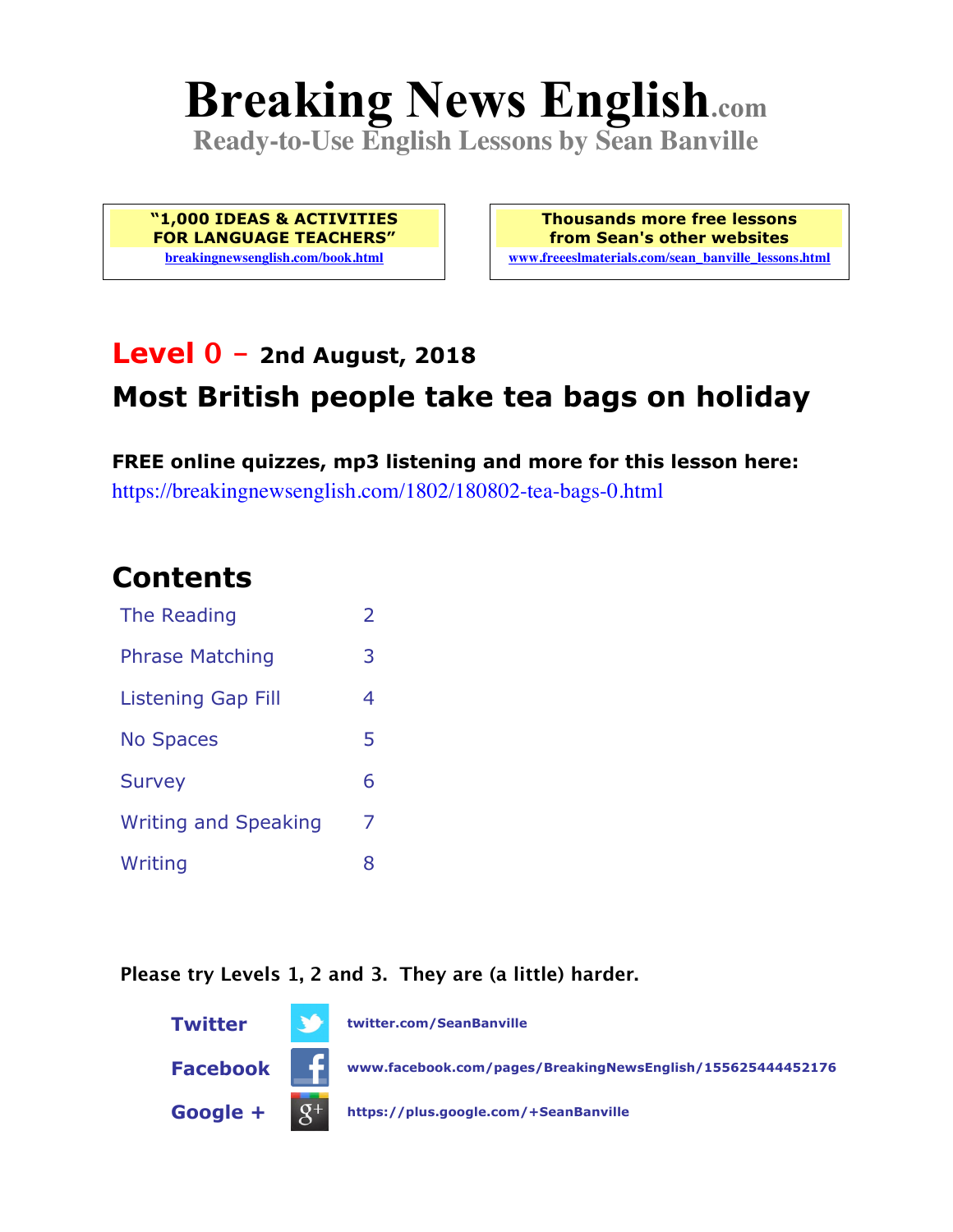## **THE READING**

From https://breakingnewsenglish.com/1802/180802-tea-bags-0.html

Most British people (about 55 per cent) take tea bags with them on holiday. British people are famous for drinking tea. Tea bags are the most popular comfort item British holidaymakers take abroad. Other things Britons take on holiday are toilet paper, towels and potato chips. They also take biscuits - perhaps to dip into their tea.

One person explained why he took tea bags. He said: "I always take my favourite tea bags on holiday....It doesn't matter where I am, the tea bags go with me." A woman asked why people need tea bags. She said: "We should try the food and drinks of the culture we are visiting."

Sources: http://www.**dailymail.co.uk**/news/article-3132842/Pack-tea-bags-going-holiday-Half-Brits-admitneed-proper-cuppa-abroad.html https://www.**express.co.uk**/news/uk/996145/holiday-essentials-teabags-biscuits-pillows-britsabroad https://www.**independent.ie**/life/travel/biscuits-crisps-and-tea-the-top-10-foods-irish-travellersconfess-they-take-on-holidays-37134522.html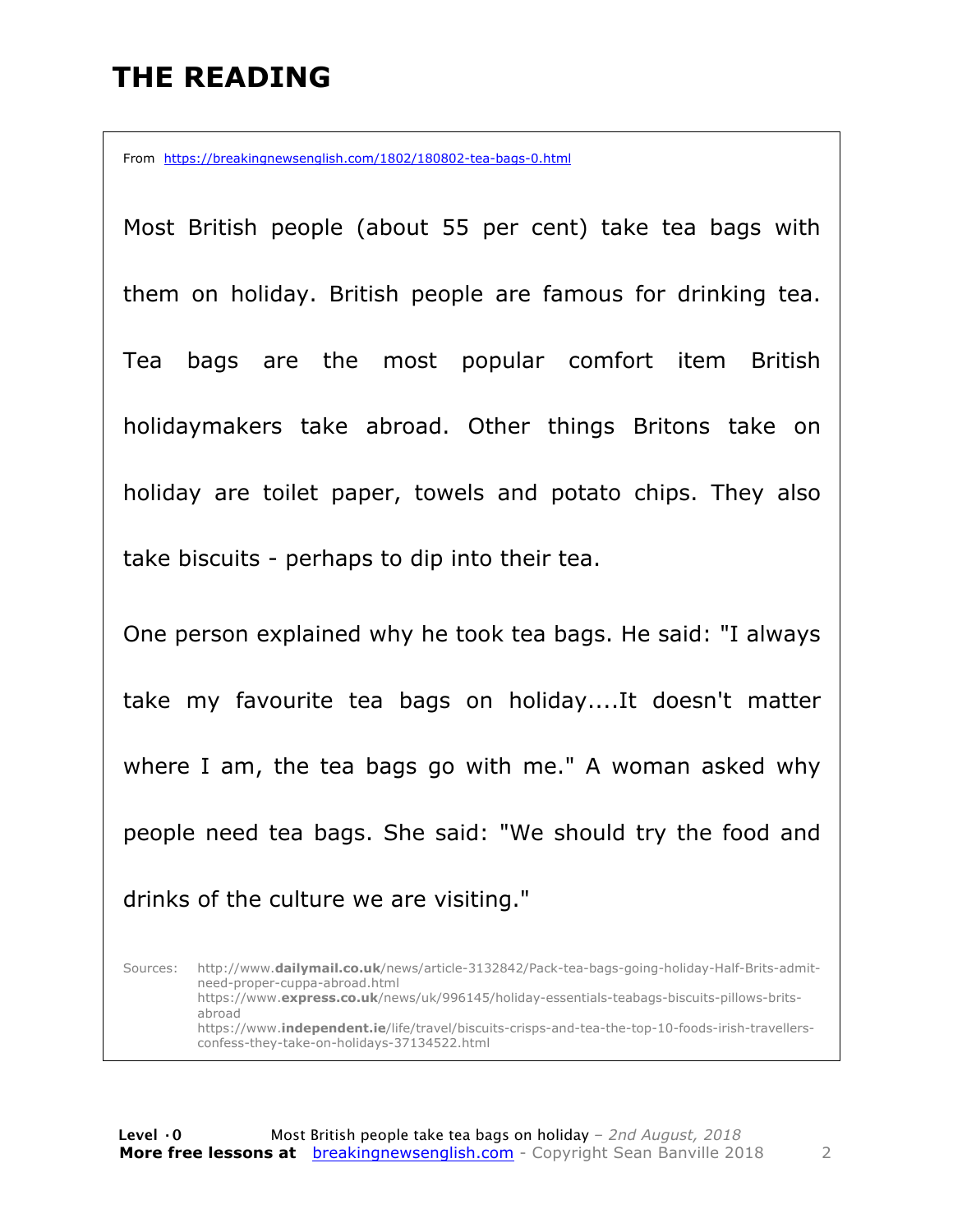# **PHRASE MATCHING**

From https://breakingnewsenglish.com/1802/180802-tea-bags-0.html

#### **PARAGRAPH ONE:**

|    | 1. Most British              |    | a. on holiday       |
|----|------------------------------|----|---------------------|
|    | 2. British people are famous |    | b. take biscuits    |
|    | 3. the most popular comfort  |    | c. into their tea   |
| 4. | <b>British</b>               |    | d. for drinking tea |
|    | 5. things Britons take       |    | e. people           |
|    | 6. toilet paper, towels      | f. | item                |
|    | 7. They also                 |    | g. and potato chips |
|    | 8. dip                       |    | h. holidaymakers    |

#### **PARAGRAPH TWO:**

|    | 1. One person explained    |    | a. try the food |
|----|----------------------------|----|-----------------|
|    | 2. he took                 |    | b. I am         |
|    | 3. I always take           |    | c. visiting     |
|    | 4. on                      |    | d. my favourite |
|    | 5. It doesn't matter where |    | e. why          |
|    | 6. the tea bags            |    | f. tea bags     |
|    | 7. We should               |    | g. go with me   |
| 8. | we are                     | h. | holiday         |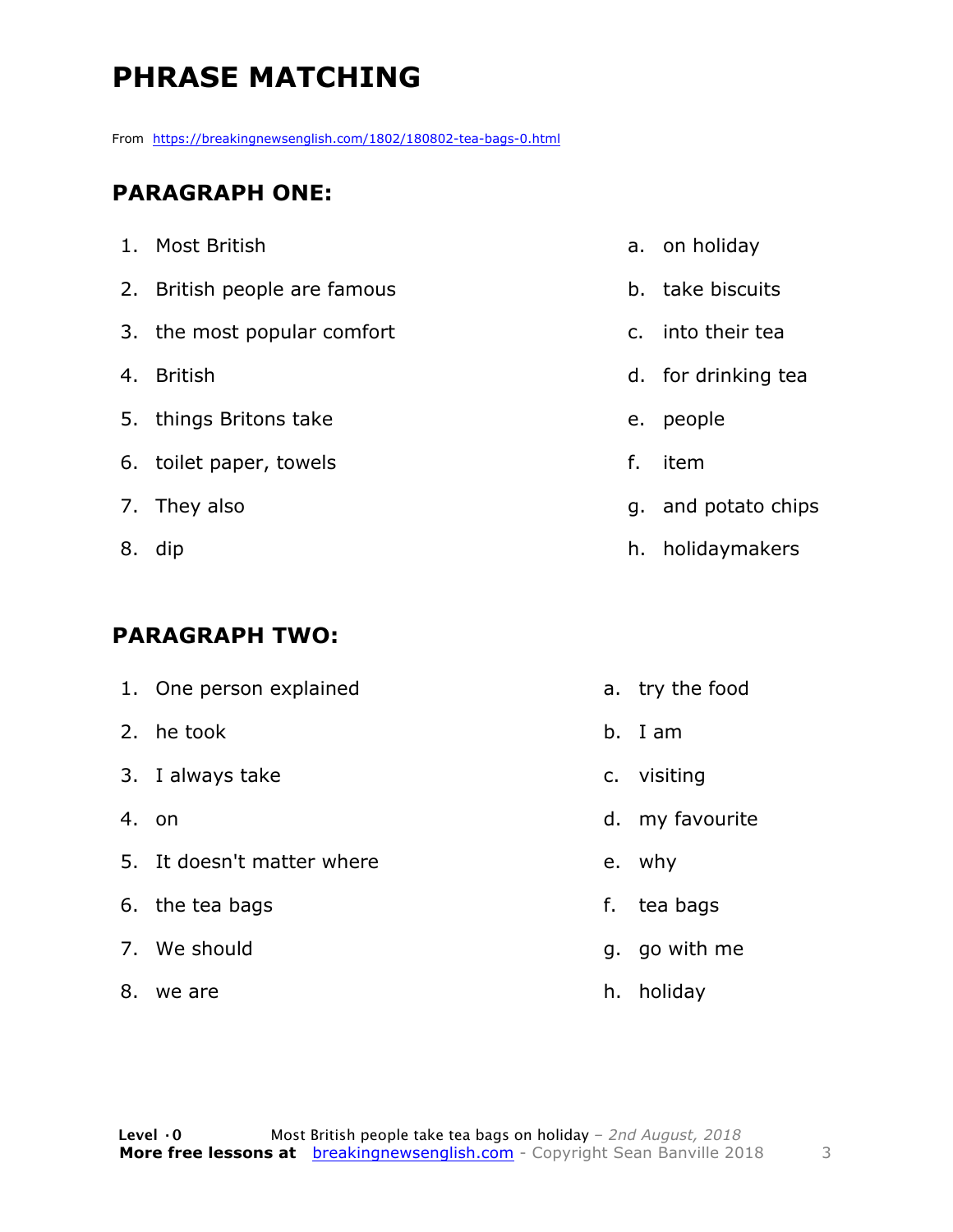# **LISTEN AND FILL IN THE GAPS**

From https://breakingnewsenglish.com/1802/180802-tea-bags-0.html

| (2) __________________________________. British people are famous for drinking |  |      |  |
|--------------------------------------------------------------------------------|--|------|--|
|                                                                                |  |      |  |
|                                                                                |  |      |  |
| take on holiday $(5)$ __________________________, towels and potato            |  |      |  |
| chips. They also take biscuits - perhaps to                                    |  |      |  |
|                                                                                |  |      |  |
| One person (7) _____________________________ took tea bags. He said: "I        |  |      |  |
| (8) _______________________________ favourite tea bags on holidayIt            |  |      |  |
| doesn't matter where I am, the tea bags                                        |  |      |  |
|                                                                                |  |      |  |
| need tea bags. She said: "(11) _____________________________ the food          |  |      |  |
|                                                                                |  | - 11 |  |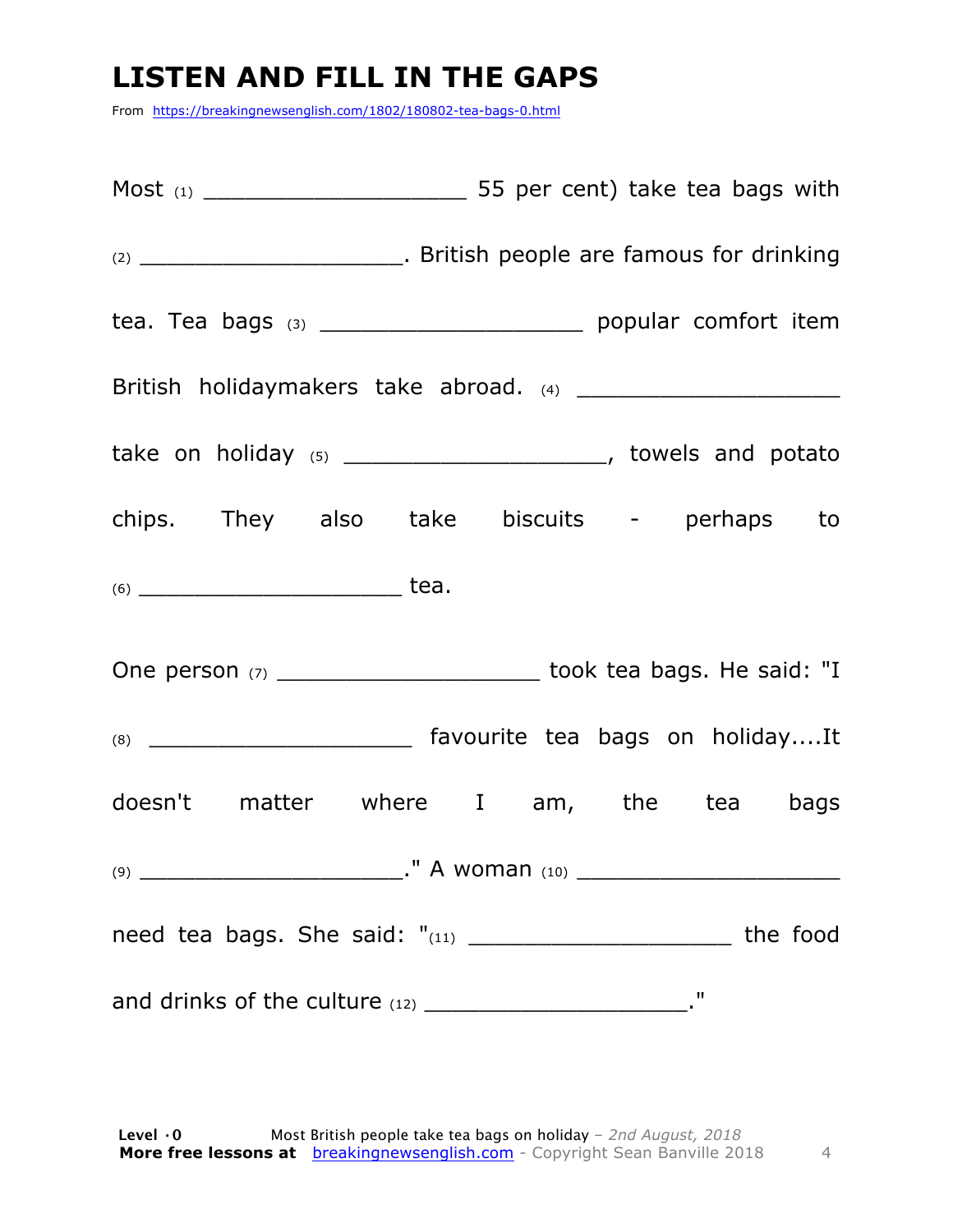# **PUT A SLASH ( / )WHERE THE SPACES ARE**

From https://breakingnewsenglish.com/1802/180802-tea-bags-0.html

MostBritishpeople(about55percent)taketeabagswiththemonholiday

.Britishpeoplearefamousfordrinkingtea.Teabagsarethemostpopular

comfortitemBritishholidaymakerstakeabroad.OtherthingsBritonsta

keonholidayaretoiletpaper,towelsandpotatochips.Theyalsotakebisc

uits-perhapstodipintotheirtea.Onepersonexplainedwhyhetookte

abags.Hesaid:"Ialwaystakemyfavouriteteabagsonholiday....Itdoes

n'tmatterwhereIam,theteabagsgowithme."Awomanaskedwhypeop

leneedteabags.Shesaid:"Weshouldtrythefoodanddrinksofthecultur

ewearevisiting."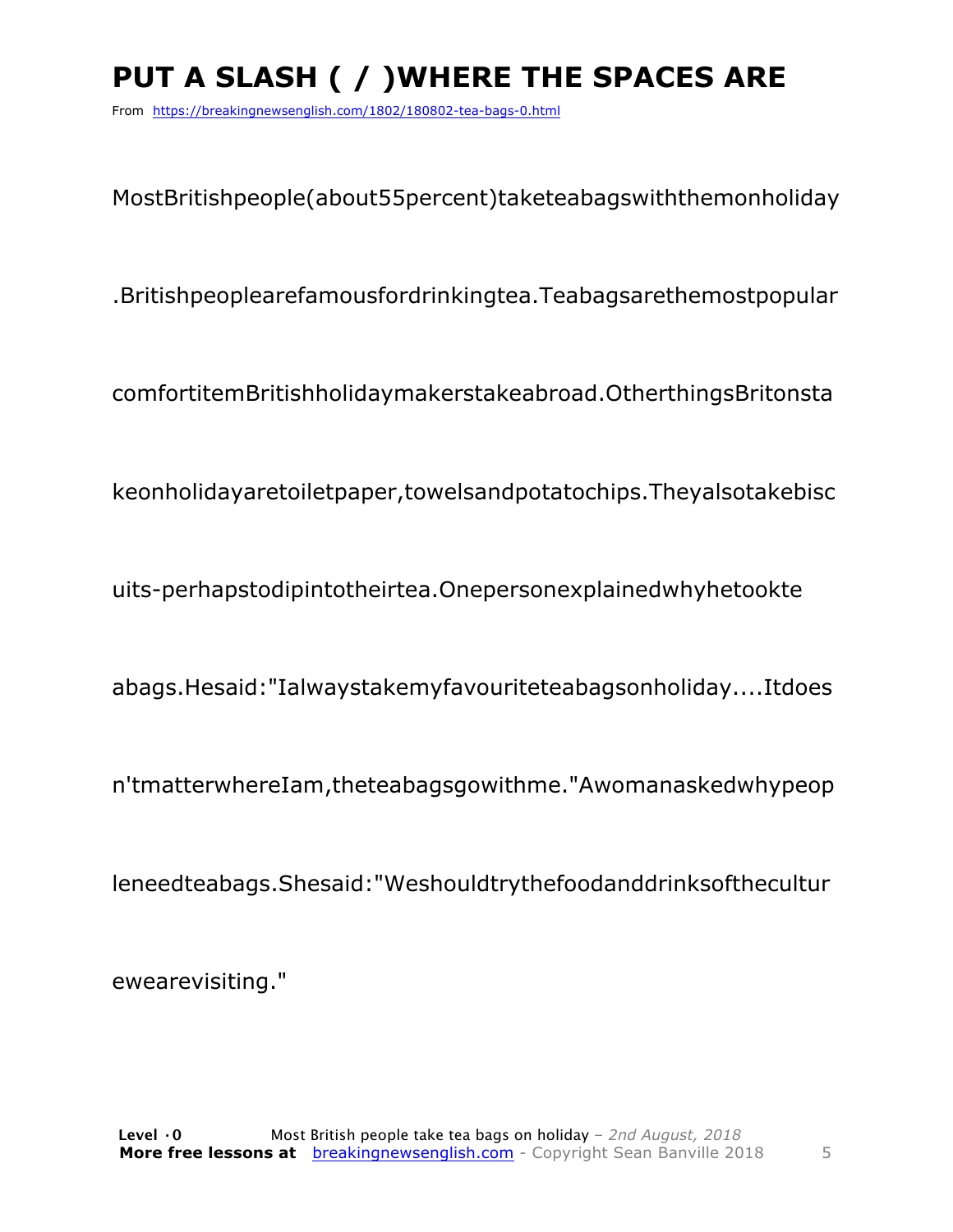# **TEA BAGS SURVEY**

From https://breakingnewsenglish.com/1802/180802-tea-bags-4.html

Write five GOOD questions about tea bags in the table. Do this in pairs. Each student must write the questions on his / her own paper.

When you have finished, interview other students. Write down their answers.

|      | STUDENT 1 | STUDENT 2 | STUDENT 3 |
|------|-----------|-----------|-----------|
| Q.1. |           |           |           |
| Q.2. |           |           |           |
| Q.3. |           |           |           |
| Q.4. |           |           |           |
| Q.5. |           |           |           |

- Now return to your original partner and share and talk about what you found out. Change partners often.
- Make mini-presentations to other groups on your findings.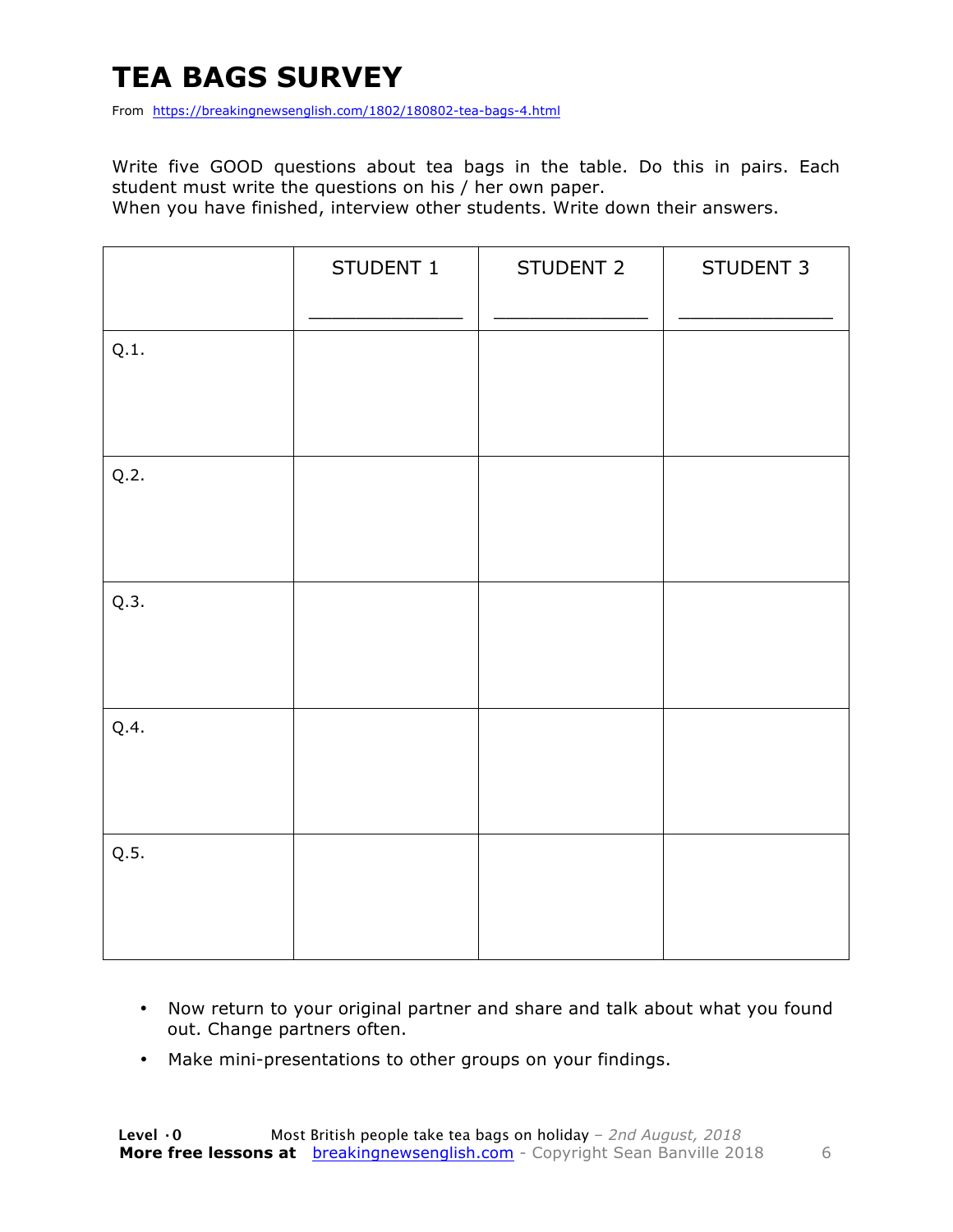### **WRITE QUESTIONS & ASK YOUR PARTNER(S)**

Student A: Do not show these to your speaking partner(s).

| a) |  |  |
|----|--|--|
| b) |  |  |
| c) |  |  |
| d) |  |  |
| e) |  |  |
| f) |  |  |
|    |  |  |

*Most British people take tea bags on holiday – 2nd August, 2018* More free lessons at breakingnewsenglish.com

### **WRITE QUESTIONS & ASK YOUR PARTNER(S)**

-----------------------------------------------------------------------------

Student B: Do not show these to your speaking partner(s).

| a) |  |  |
|----|--|--|
| b) |  |  |
| c) |  |  |
| d) |  |  |
| e) |  |  |
| f) |  |  |
|    |  |  |